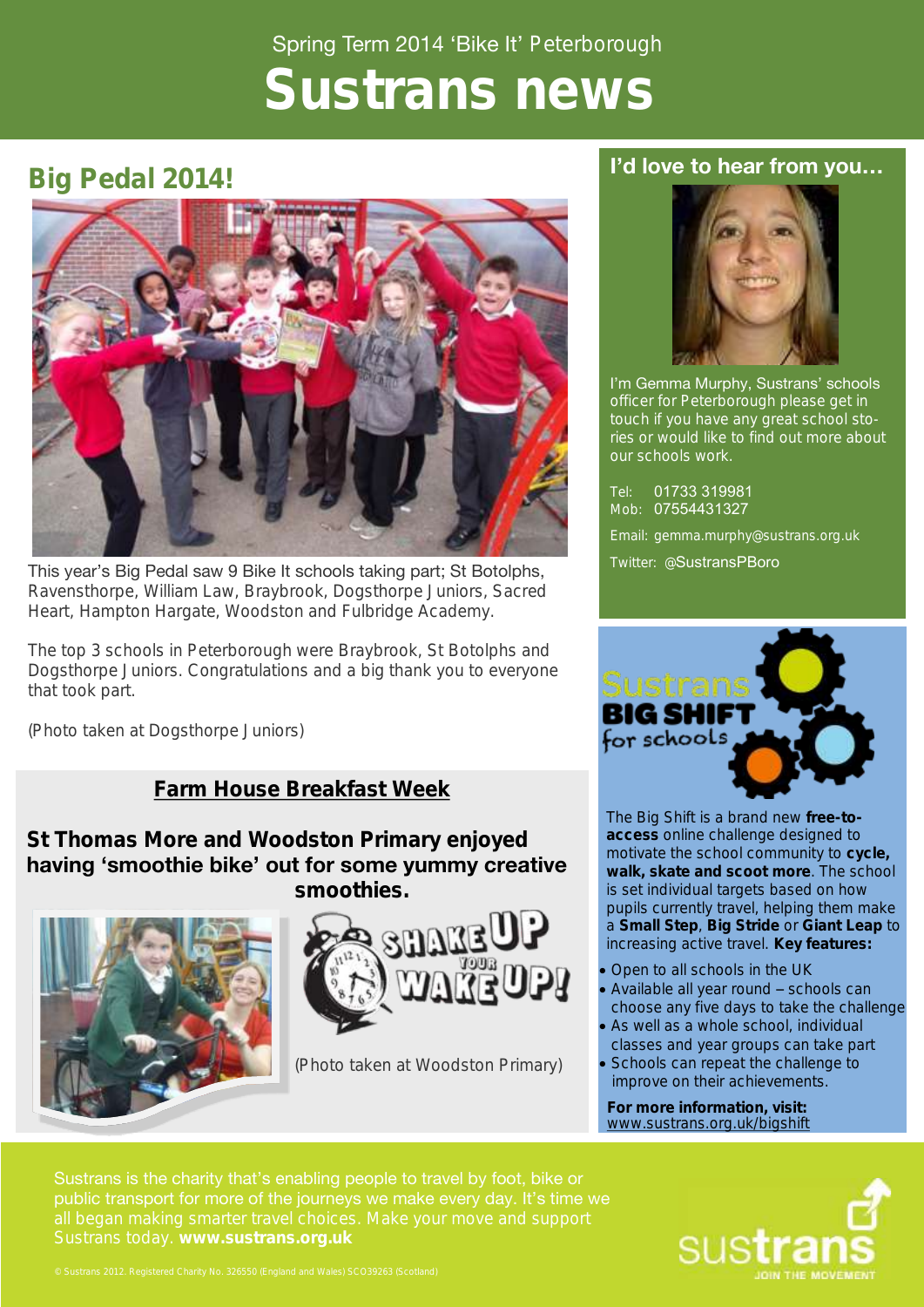## **Heard during the Big Pedal…**

**"Usually I'm late, but on a bike I am not as late. I'm still late, but not as late."** 

**Pupil, Paulton**

**"It's really exciting that we won and it makes me feel happy that superheroes because we don't have to do as much work and it's fun.**

**Pupil, Swindon**

**"Attendance has improved… because they [the pupils] wanted to get into school because of the competition. There's also been far clogging up around the gates and it's actually meant parents have managed to get into work earlier."**

**Head teacher, Swindon**

## **Bronze School Mark at Hampton Hargate**



Hampton Hargate achieved their Bronze School Mark award this February. They received this award as they have worked hard to bring about some organisational, cultural and behavioural changes which help the school community choose to travel in more active and sustainable ways.

#### **So what is the School Mark?**

**Sustrans' School Mark recognises and supports schools' excellence in active and sustainable travel.** It enables you to be beacons of best practice and consists of three progressive levels for schools to work through – Bronze, Silver and Gold.

For more information please contact Gemma Murphy your Bike It officer.







**Did you know?** Studies of

[over 6,000 adolescents](http://www.nature.com/ijo/journal/vaop/naam/pdf/ijo201440a.pdf) found girls classified as obese at 11-years-old had lower academic scores (in core subjects) at 11, 13 and 16 years, compared with peers of healthy weight.

#### **…and across the UK**

**The Big Pedal took place at the start of March**. We didn't have 2013's record cold weather to contend with, but we did reduce the number of weeks from three to two... yet the aim remained to generate over **one million active journeys to school**.

And we did it. Or rather tens of thousands of pupils, their parents and teachers did it, producing a string of **Big Pedal records**:

- **1,323 schools took part**—up from 950 in 2013
- **1,142,374 journeys by bike or scooter** were made to school (plus we assume the same again home!). In 2013 it was 847,725
- On average, **24.6% of pupils scooted or cycled** at participating schools—up from 20% in 2013.

The latter statistic is especially incredible—the typical rate in the UK is just 2% of pupils cycling to school on a regular basis, let alone every day.

**In exciting alternative statistics, this all equates to:** \* Over **3,200,000 miles** by scooter and bike (incl. return journeys) \* **14 trips to the moon** or more than **130 trips around the world**  \* Over 1**,000 tonnes of CO2 saved** (if replacing car trips) plus **85,000 gallons of fuel**, which would have cost over **£500,000**.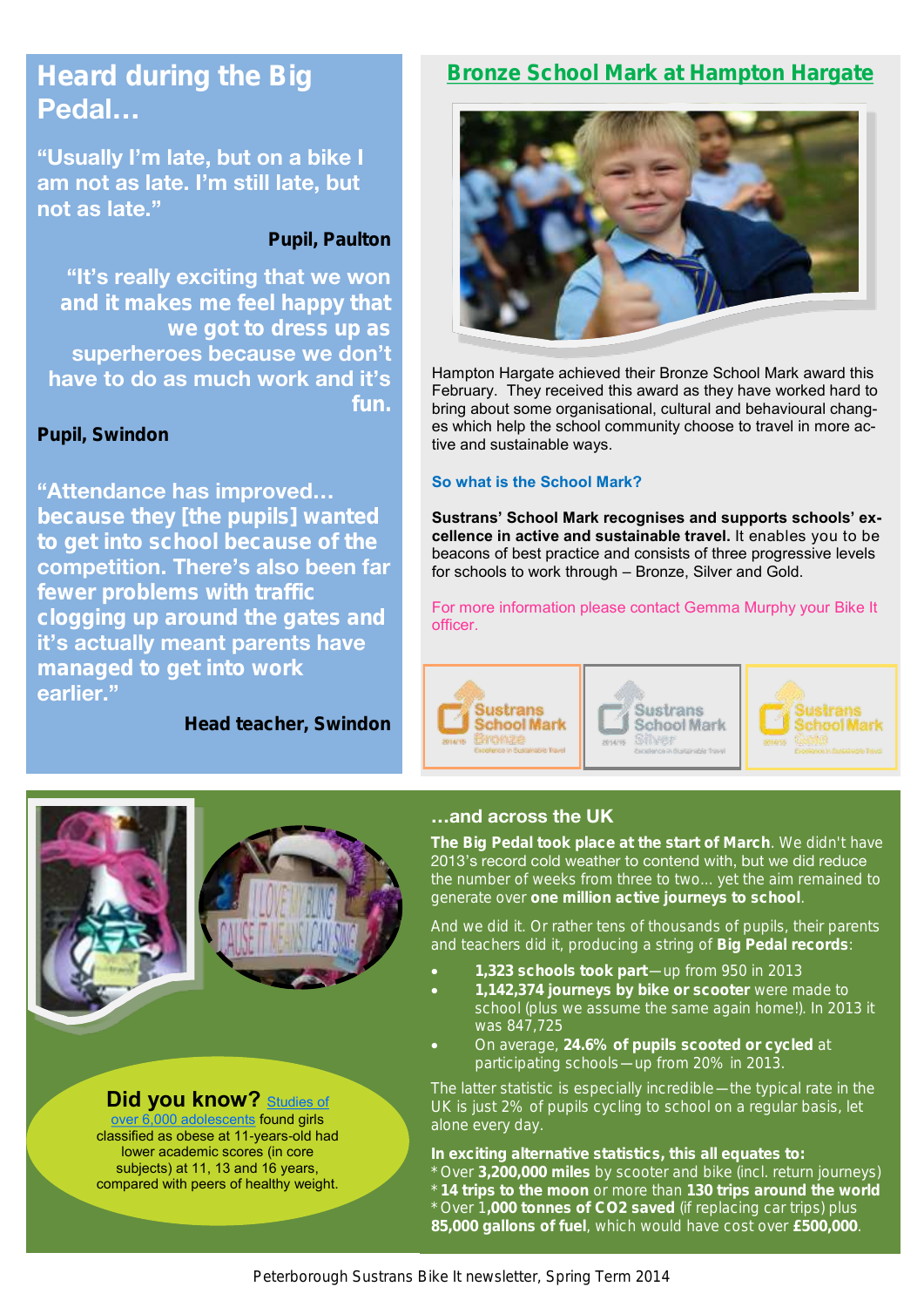### **What activities to look out for here in Peterborough**

Gemma is running lots of exciting activities over the next term.

These include:

Off the stabilisers Scooter skills Cycle skills Smoothie bike Dr Bike School summer fetes In class sustainable travel activities Bling it Be safe be seen



#### **Photo competition**

**Gemma's favourite photo this term is of Dogsthorpe Juniors after their Big Pedal!**



Send your photos to: gemma.murphy@sustrans.org.uk

# Be inspired by the pupils of Nether Green Primary in Sheffield in our new two-minute video, as they show you the Big Street

**A big thank you to Dogsthorpe Juniors who raised £100 for Sustrans during this year's Big Pedal. Instead of dressing up as Sustrans Superheroes, Dogsthorpe Juniors decided to do a Superheroes cake sale. Check out these amazing cakes!**



Survey in action.







## **Top tips for the summer term** [use yours if preferred]

- Try **Suss It Out,** our set of five themed sheets, each with 10, 20 and 30-minute simple, snappy activities to inspire action and discussion on active travel. Download at **www.sustrans.org.uk/education**
- **Take advantage of the better weather and later**
- **evenings** to run events, guided rides or walks, afterschools skill sessions…
- Take advantage of upcoming **themed weeks, dates or events** to celebrate walking, cycling or scooting in various ways, eg World Environment Day, Bike to School Week, Walk to School Week and Brake's Giant Walking Bus. **See Events on P4.**

#### **Get these resources…**

The Tour de France heads to Yorkshire in July for le Grand Départ, so **download our Yorkshire Tour de France pack**. Bright, bold and inspiring, this is first education pack to accompany the Tour de France and ties into **Key Stages Two and Three**, with lesson plans and resources for 11 subjects. Visit **[www.sustrans.org.uk/tdfschools](http://www.sustrans.org.uk/biketoschoolweek)**.